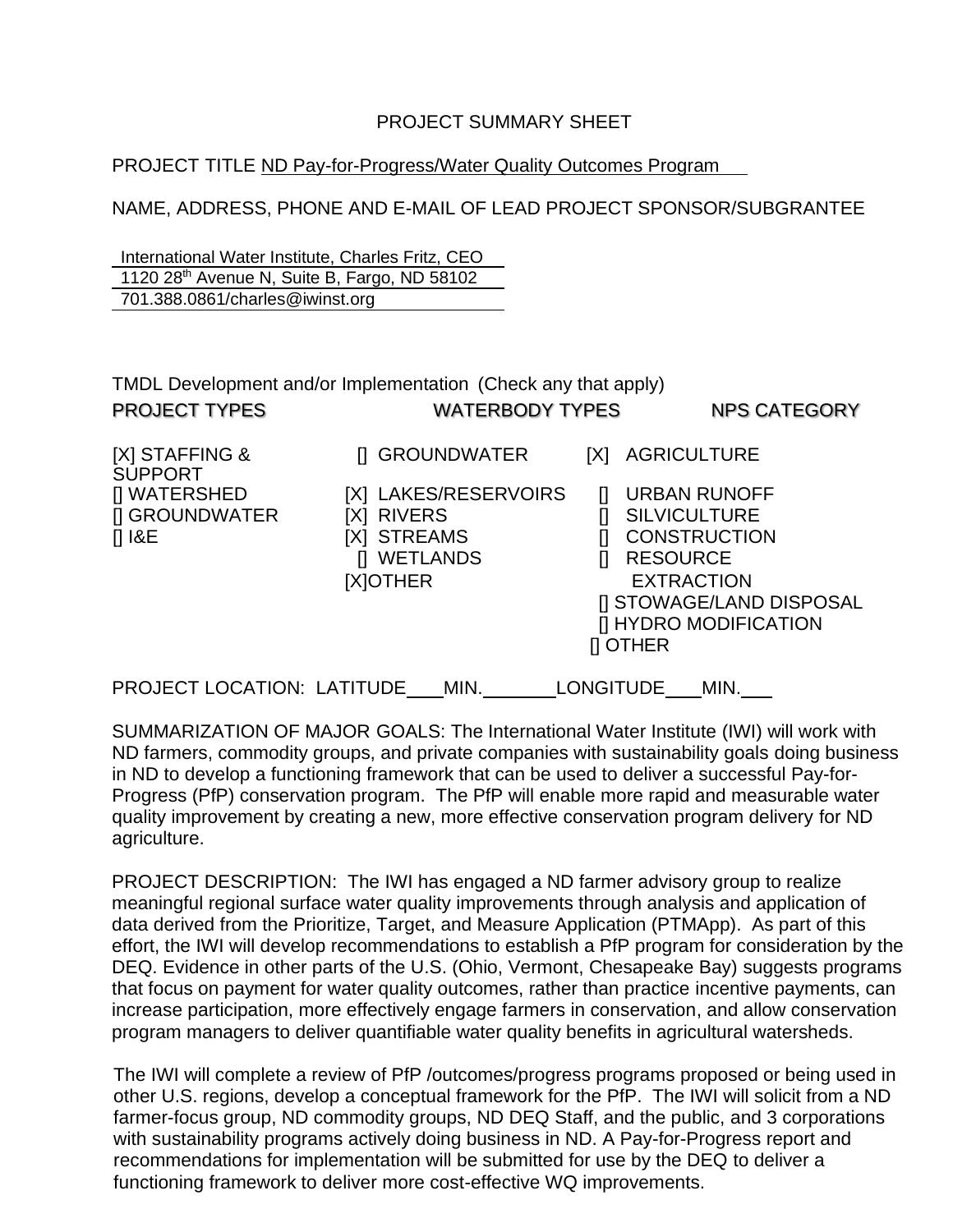FY 22 319 funds requested \$ 56,128 Match \$37,418

Other Federal Funds \$ 0 Total project cost \$ 93,546 319 Funded Full Time Personnel 1.25

# **2.0 STATEMENT OF NEED**

The North Dakota Non-Point Source Program (NPS) addresses non-point pollution through the management and implementation of voluntary incentive-based conservation practice implementation. ND's voluntary NPS efforts traditionally focus on programs offering cost-share payments to implement conservation practices (e.g., grassed waterways) or change farming methods. Participation is inconsistent and may be limited because they are perceived to be highly bureaucratic and payments are often insufficient to cover expenses because farmers are responsible for operation and maintenance. This situation has hindered timely and meaningful improvement in water quality within the project areas.

There is a need for a different approach. Instead of cost-sharing conservation practices, PfP will establish and vet a method to pay producers commensurate with the public benefit for improving water quality. The PfP will establish a tiered payment structure for implementing conservation practices using practice performance and cost data from PTMApp. The tiered payment structure will be based on practice cost-effectiveness and according to watersheds characteristics (e.g., distance to stream).

Water quality outcomes will be expressed as the annual reduction in soil (sediment) and nutrients entering streams and rivers and transported downstream to lakes and reservoirs.

The PfP will be flexible and allow farmers to tailor their conservation efforts which should lead to increased conservation adoption rates. Increasing conservation adoption allows the State to more efficiently achieve its water quality goals because:

- 1. Expected water quality outcomes relative to implementation cost are clearly enumerated;
- 2. The State can describe the water quality value to the landowner / producer;
- 3. Not a one-size-fits-all payment payment amount can vary based on the water quality value to the resource;
- 4. Reasonable cost-ranges can be established for commonly used practices;
- 5. Add opportunities for stackable payments (e.g., water quality + flood control) when water quality value is clearly enumerated;
- 6. Simplified methods to confirm / audit public value by using physical characteristics that correlate to practice performance (e.g., runoff volume / treatment volume);
- 7. Creates a palette of conservation opportunities and select those practices that best fit a farmers' operation.

#### **3.0 PROJECT DESCRIPTION**

3.1 The project goal is a Pay-for-Progress program functioning implementation framework focused on water quality with a series of implementable recommendations, vetted by ND farmers, commodity groups, private businesses, and the public.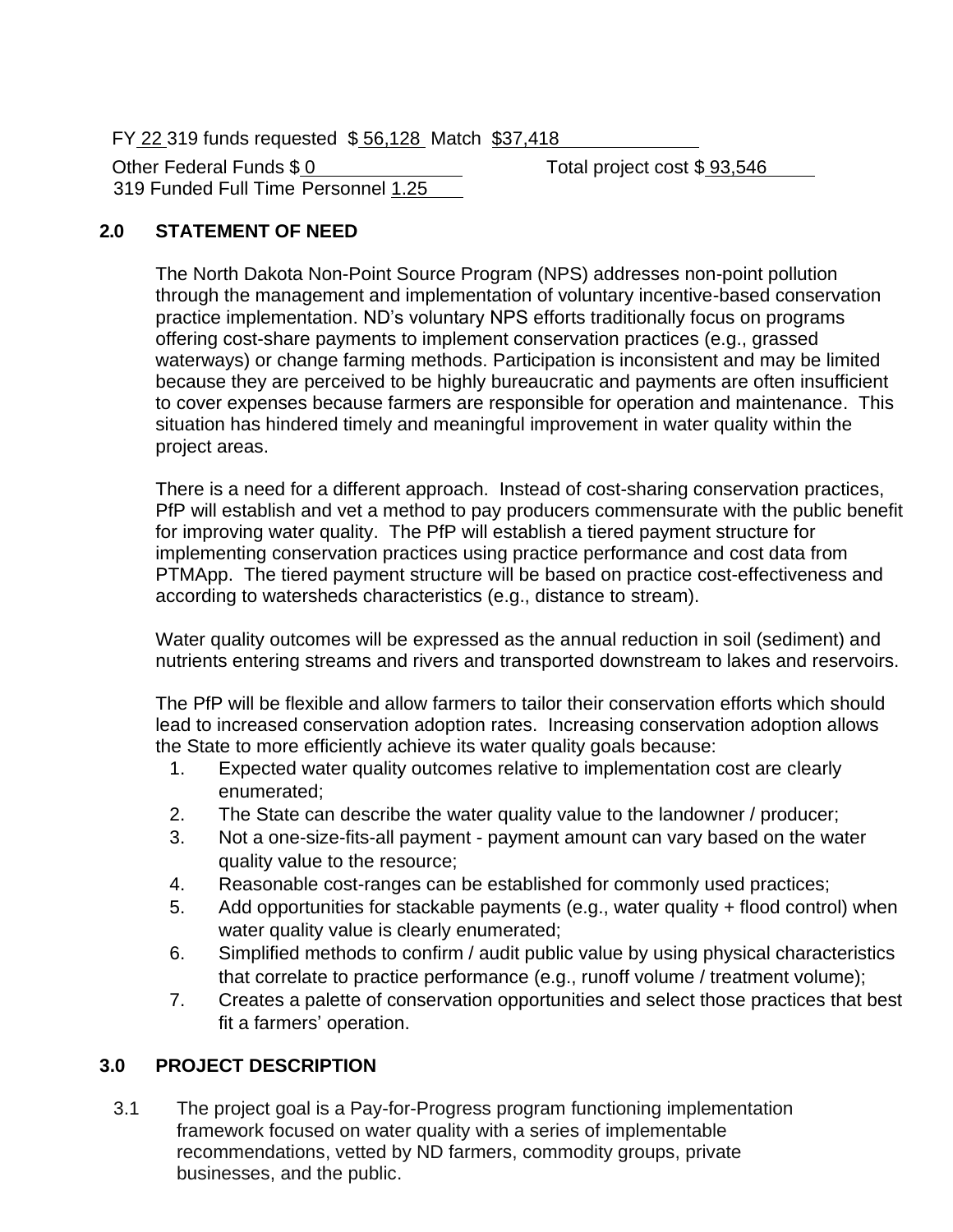3.2 **Objective 1** – Review existing pay-for-performance or pay-for-progress water quality programs.

Task 1 - Develop a "program comparison" table documenting producer eligibility requirements, commitment/enrollment period, outcomes/performance/progress parameters, methods used to describe outcomes/performance/progress (including outcomes "stackability"), payment approaches and ranges, WQ goals used to assess progress, funding sources and limitations, legal considerations, and validation/verification processes.

Products – Program comparison table.

Cost - \$10,921

**Objective 2** – Define desired water quality outcomes.

Task 2 - Define desired water quality outcomes (e.g., load reductions) in 3 Eastern ND pilot watersheds using PTMApp data to characterize the watershed outcomes (\$/mass, \$/acre) needed treatment (% of watershed requiring treatment to achieve the goals), define watershed goals, develop watershed strategies to achieve those goals, estimating the cost to achieve those goals, and the edge-of-field load and watershed load reductions.

Products – Watershed goals in 3 Eastern ND pilot watersheds (minimum watershed size = HUC 12). The pilot watersheds will be selected in consultation with ND DEQ staff. Preferably where there are active/ongoing 319 projects.

Cost - \$19,522

**Objective 3** – Develop a conceptual framework for a ND Pay-for-Progress Program.

Task 3 - Define and describe the ND PfP program concept including obligations and requirements. Identify who would receive the payment and how to apply PTMApp data to set the payment range by practice type (at the practice outlet and field edge) for sediment and total phosphorous, and compare PTMApp cost-effectiveness to cost per lb./acre.

Products – Conceptual PfP framework

Cost - \$14,685

**Objective 4** – Solicit input on conceptual framework from producers and commodity groups.

Task 4 – Distribute Conceptual PfP framework for review and comment to ND agricultural community, businesses (e.g. food companies, marketing firms), and ND DEQ staff.

Products – Draft PfP report with feedback/comments from ND agricultural community and corporate stakeholders.

Cost – \$11,988

**Objective 5** – Develop/write up draft PfP functional design.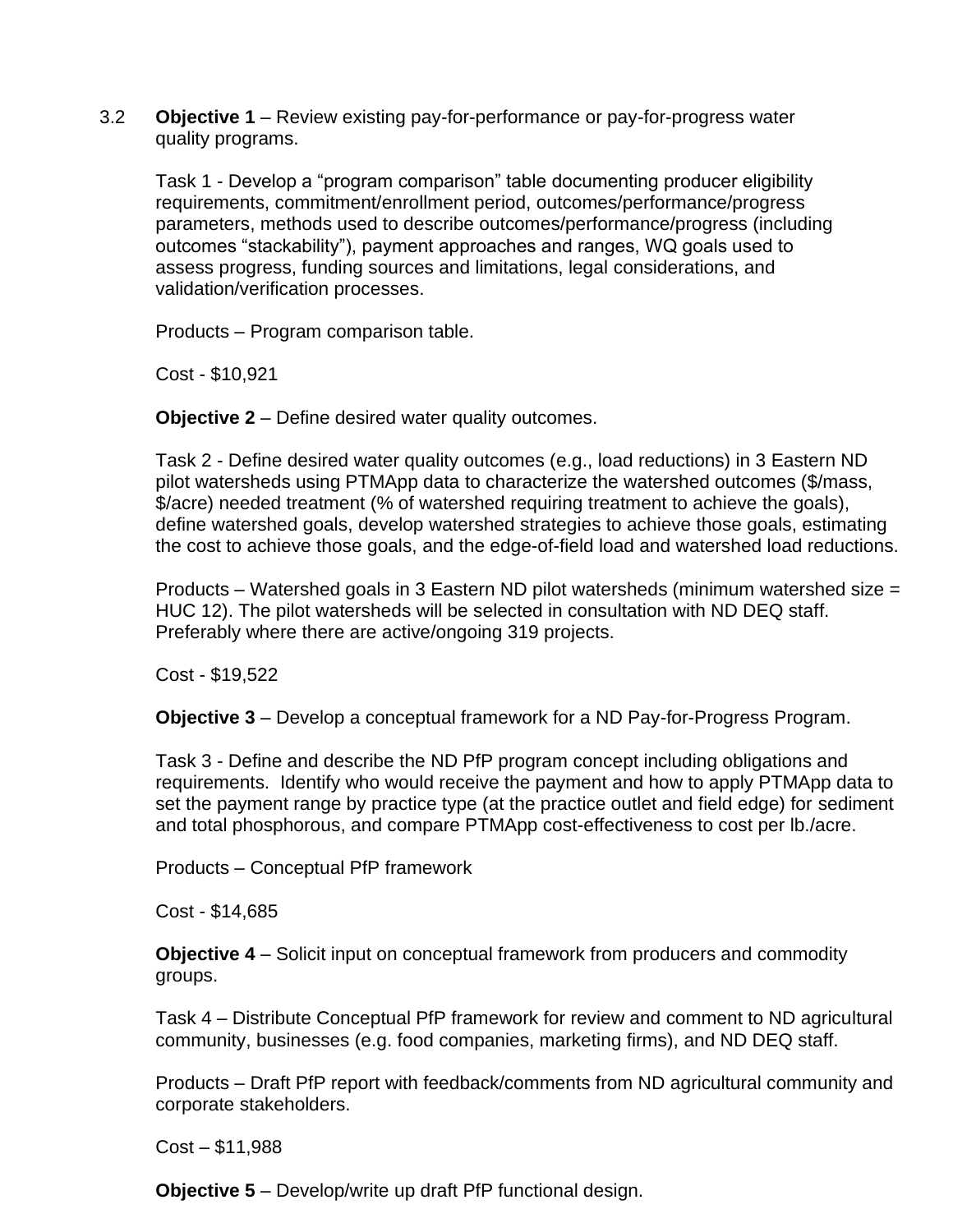Cost - \$20,640

Task 5 - The IWI will prepare and circulate a draft PfP program for review and comment.

Products – Final PfP function design Cost – \$17,780

# **3.3 MILESTONE TABLE**

| Goal - ND Pay for Performance Conservation Program                                 |                   |  |         |   |      |          |  |         |       |
|------------------------------------------------------------------------------------|-------------------|--|---------|---|------|----------|--|---------|-------|
| <b>Recommendations</b>                                                             |                   |  | 2022    |   | 2023 |          |  |         |       |
| Objective 1 - Review existing pay-for-performance or pay-for-                      |                   |  |         |   | J-   |          |  | S-      |       |
| progress water quality programs.                                                   | Output            |  | J-A S-N | D | М    | $A-JJ-S$ |  | $\circ$ | $N-D$ |
| Task 1 - Develop a "program comparison" table documenting                          | Matrix/           |  |         |   |      |          |  |         |       |
| producer eligibility requirements, commitment/enrollment period,                   | Spreadsheet       |  |         |   |      |          |  |         |       |
| outcomes/performance/progress parameters, methods used to                          |                   |  |         |   |      |          |  |         |       |
| describe outcomes/performance/progress (including outcomes                         |                   |  |         |   |      |          |  |         |       |
| 'stackability"), payment approaches and ranges, WQ goals used to                   |                   |  |         |   |      |          |  |         |       |
| assess progress, funding sources and limitations, legal considerations,            |                   |  |         |   |      |          |  |         |       |
| and validation/verification processes.                                             |                   |  |         |   |      |          |  |         |       |
| Group 1                                                                            |                   |  |         |   |      |          |  |         |       |
| <b>Objective 2</b> – Define desired water quality outcomes.                        |                   |  |         |   |      |          |  |         |       |
| Task 2 - Define desired water quality outcomes (e.g., load reductions)             | PfP concept with  |  |         |   |      |          |  |         |       |
| in 3 Eastern ND pilot watersheds using PTMApp data to characterize                 | recommendations   |  |         |   |      |          |  |         |       |
| the watershed outcomes (\$/mass, \$/acre) needed treatment (% of                   | (draft report and |  |         |   |      |          |  |         |       |
| watershed requiring treatment to achieve the goals), define watershed              | ppt)              |  |         |   |      |          |  |         |       |
| goals, develop watershed strategies to achieve those goals, estimating             |                   |  |         |   |      |          |  |         |       |
| the cost to achieve those goals, and the edge-of-field load and                    |                   |  |         |   |      |          |  |         |       |
| watershed load reductions.                                                         |                   |  |         |   |      |          |  |         |       |
| Group 1                                                                            |                   |  |         |   |      |          |  |         |       |
| Objective 3 - Develop conceptual framework for a ND Pay-for-                       |                   |  |         |   |      |          |  |         |       |
| Progress Program.                                                                  |                   |  |         |   |      |          |  |         |       |
| Task 3 - Define and describe the ND PfP program concept including                  | Comment           |  |         |   |      |          |  |         |       |
| obligations and requirements. Identify who would receive the payment documentation |                   |  |         |   |      |          |  |         |       |
| and how to apply PTMApp data to set the payment range by practice                  |                   |  |         |   |      |          |  |         |       |
| type (at the practice outlet and field edge) for sediment and total                |                   |  |         |   |      |          |  |         |       |
| phosphorous, and compare PTMApp cost-effectiveness to cost per                     |                   |  |         |   |      |          |  |         |       |
| lb./acre.                                                                          |                   |  |         |   |      |          |  |         |       |
| Group 1, 2, 3, and 4                                                               |                   |  |         |   |      |          |  |         |       |
| Objective 4 - Distribute Conceptual PfP framework for review and                   |                   |  |         |   |      |          |  |         |       |
| comment to ND agricultural community, businesses (e.g. food                        |                   |  |         |   |      |          |  |         |       |
| companies, marketing firms), and ND DEQ staff.                                     |                   |  |         |   |      |          |  |         |       |
| Task 4 - Develop draft ND PfP program, circulate for final review (see             | Final ND PfP      |  |         |   |      |          |  |         |       |
| task 2), 2 public forums to solicit input on draft framework, finalize PfP         | recommendations   |  |         |   |      |          |  |         |       |
| program and recommendations.                                                       | Report            |  |         |   |      |          |  |         |       |
| Group 1                                                                            |                   |  |         |   |      |          |  |         |       |
| Objective 5 - Develop/write up draft PfP functional design.                        |                   |  |         |   |      |          |  |         |       |
| Task 5 - The IWI will prepare and circulate a draft PfP program for                |                   |  |         |   |      |          |  |         |       |
| review and comment.                                                                |                   |  |         |   |      |          |  |         |       |
| Group 1 - International Water Institute                                            |                   |  |         |   |      |          |  |         |       |
| Group 2 - ND Landowner Advisory Group                                              |                   |  |         |   |      |          |  |         |       |
| Group 3 - ND Commodity Advisory Group                                              |                   |  |         |   |      |          |  |         |       |
|                                                                                    |                   |  |         |   |      |          |  |         |       |

## **4.0 COORDINATION PLAN**

4.1 IWI has a longstanding track record of successful ND 319 program project delivery including PTMApp training and watershed planning support to NPS coordinators. Information from ND's PTMApp will be used to accomplish objective #2. IWI will utilize an existing ND 319 coordinators and a Farmer Advisory Group